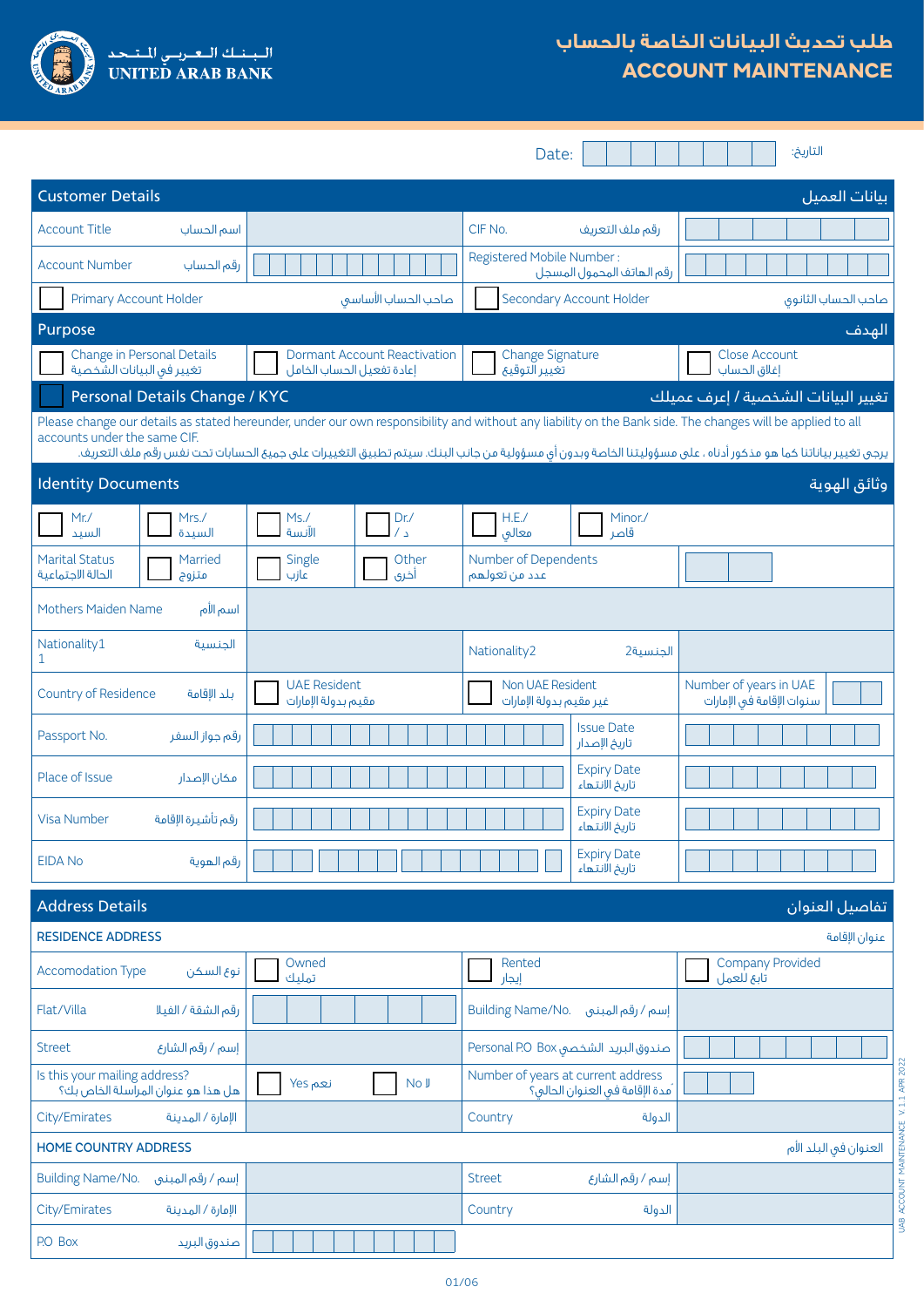

| <b>Contact Details</b><br>بيانات الإتصال                                                                                                                                                                                                                                                                                                                                      |                                                            |                                                                                        |  |  |  |  |
|-------------------------------------------------------------------------------------------------------------------------------------------------------------------------------------------------------------------------------------------------------------------------------------------------------------------------------------------------------------------------------|------------------------------------------------------------|----------------------------------------------------------------------------------------|--|--|--|--|
| Home Landline No.<br>رقم الهاتف الأرضى                                                                                                                                                                                                                                                                                                                                        |                                                            | Mobile No.<br>رقم الهاتف المتحرك                                                       |  |  |  |  |
| Alternative Mobile No.<br>رقم الهاتف المتحرك البديل                                                                                                                                                                                                                                                                                                                           |                                                            | Home country contact<br>number for expatriates<br>رقم الاتصال في البلد الأم            |  |  |  |  |
| <b>Personal Email Address</b><br>عنوان البريد الإلكترونى الشخصى                                                                                                                                                                                                                                                                                                               |                                                            |                                                                                        |  |  |  |  |
| <b>Employment Details</b>                                                                                                                                                                                                                                                                                                                                                     |                                                            | بيانات العمل                                                                           |  |  |  |  |
| Employment Type نوع العمل                                                                                                                                                                                                                                                                                                                                                     | Salaried<br>Self-employed<br>صاحب عمل حر<br>موظف براتب     | Other (Specify)<br>أخرى (يرجى التحديد)                                                 |  |  |  |  |
| Self Employed/Professional<br>صاحب عمل خاص                                                                                                                                                                                                                                                                                                                                    | Sole Proprieter<br>Partner<br>شريك<br>عمل حر               | <b>Additional Information</b><br>LLC<br>معلومات إضافية<br>ذ.م.م                        |  |  |  |  |
| Primary Source of Income<br>فصدر الدخل الأساسق                                                                                                                                                                                                                                                                                                                                | Salary<br><b>Business</b><br>الراتب<br>تجارة               | Other (Specify)<br>أخرى (يرجى التحديد)                                                 |  |  |  |  |
| Source of Other Income<br>مصدر آخر للدخل                                                                                                                                                                                                                                                                                                                                      | Rental<br>Investment<br>إيجار<br>إستثمار                   | Other (Specify)<br>أخرى (يرجى التحديد)                                                 |  |  |  |  |
| A. Monthly Salary<br>مبلغ الراتب الشهرى                                                                                                                                                                                                                                                                                                                                       |                                                            | <b>B.</b> Other Income<br>ب. دخل آخر                                                   |  |  |  |  |
| Gross Income (A+B)<br>الدخل الكلي للنقاط (أ) و(ب)                                                                                                                                                                                                                                                                                                                             |                                                            |                                                                                        |  |  |  |  |
| <b>Annual Business Turnover (AED)</b><br>إجمالي الدخل السنوق (بالدرهم الإماراتي)                                                                                                                                                                                                                                                                                              |                                                            |                                                                                        |  |  |  |  |
| <b>Employer/Company Name</b><br>إسم الشركة / الكفيل                                                                                                                                                                                                                                                                                                                           |                                                            |                                                                                        |  |  |  |  |
| <b>Nature of Business</b><br>طبيعة النشاط                                                                                                                                                                                                                                                                                                                                     |                                                            | Department<br>القسم                                                                    |  |  |  |  |
| Designation<br>المنصب                                                                                                                                                                                                                                                                                                                                                         |                                                            | Date of Joining<br>تاريخ الالتحاق                                                      |  |  |  |  |
| <b>Official Email Address</b><br>عنوان البريد الألكترونى الرسمى                                                                                                                                                                                                                                                                                                               |                                                            |                                                                                        |  |  |  |  |
| Office Telephone No.<br>رقم هاتف العمل                                                                                                                                                                                                                                                                                                                                        |                                                            | Extn<br>تحويلة                                                                         |  |  |  |  |
| Building Name / No.<br>رقم المبني                                                                                                                                                                                                                                                                                                                                             |                                                            | <b>Street</b><br>الشارع                                                                |  |  |  |  |
| Oity / Emirates أللهدينة                                                                                                                                                                                                                                                                                                                                                      |                                                            | Country<br>الدولة                                                                      |  |  |  |  |
| Office P.O.Box<br>صندوق بريد العمل                                                                                                                                                                                                                                                                                                                                            |                                                            | Is this your mailing address?<br>نعم Yes<br>No J<br>هل هذا هو عنوان المراسلة الخاص بك؟ |  |  |  |  |
|                                                                                                                                                                                                                                                                                                                                                                               | Financial Details (for Dormant Reactivation Accounts Only) | التفاصيل المالية ( لإعادة تفعيل الحساب الخامل فقط )                                    |  |  |  |  |
| Do you maintain any other account in the UAE?                                                                                                                                                                                                                                                                                                                                 | هل لديك أي حساب هل لديك اي حساب اخر في دولة الامارات؟      | No J<br>نعم Yes                                                                        |  |  |  |  |
| Account no                                                                                                                                                                                                                                                                                                                                                                    | رقم الحساب                                                 |                                                                                        |  |  |  |  |
| <b>Bank</b>                                                                                                                                                                                                                                                                                                                                                                   | ىنك                                                        | <b>Branch</b><br>الفرع                                                                 |  |  |  |  |
| Total Expected Volume of transactions per month (Current/savings account only)<br>مجموع العمليات المصرفية المتوقعة خلال شهر (للحسابات الجارية والتوفير فقط)                                                                                                                                                                                                                   |                                                            |                                                                                        |  |  |  |  |
| Signature Change                                                                                                                                                                                                                                                                                                                                                              |                                                            |                                                                                        |  |  |  |  |
| This is to inform you that I have changed my signature as shown below.<br>أقر أنا بتغيير توقيعي المبين أدناه. يرجى تعديل سجلات البنك الخاصة بتوقيعي. وأقر و<br>Please amend your records accordingly. I hereby confirm the new signature<br>أوافق أن يكون توقيعَى الجديد هو التوقيع المخول للحساب أعلاه<br>to be considered as authorized signature for above account number. |                                                            |                                                                                        |  |  |  |  |
| Please mention the reason for change of signature                                                                                                                                                                                                                                                                                                                             | الرجاء اذكر سبب تغيير التوقيع                              |                                                                                        |  |  |  |  |
| Old Signature                                                                                                                                                                                                                                                                                                                                                                 | <b>New Signature</b><br>التوقيع القديم<br>التوقيع الجديد   | Old Signature<br><b>New Signature</b><br>التوقيع القديم<br>التوقيع الجديد              |  |  |  |  |
|                                                                                                                                                                                                                                                                                                                                                                               |                                                            |                                                                                        |  |  |  |  |
|                                                                                                                                                                                                                                                                                                                                                                               |                                                            |                                                                                        |  |  |  |  |
|                                                                                                                                                                                                                                                                                                                                                                               |                                                            | 02/06                                                                                  |  |  |  |  |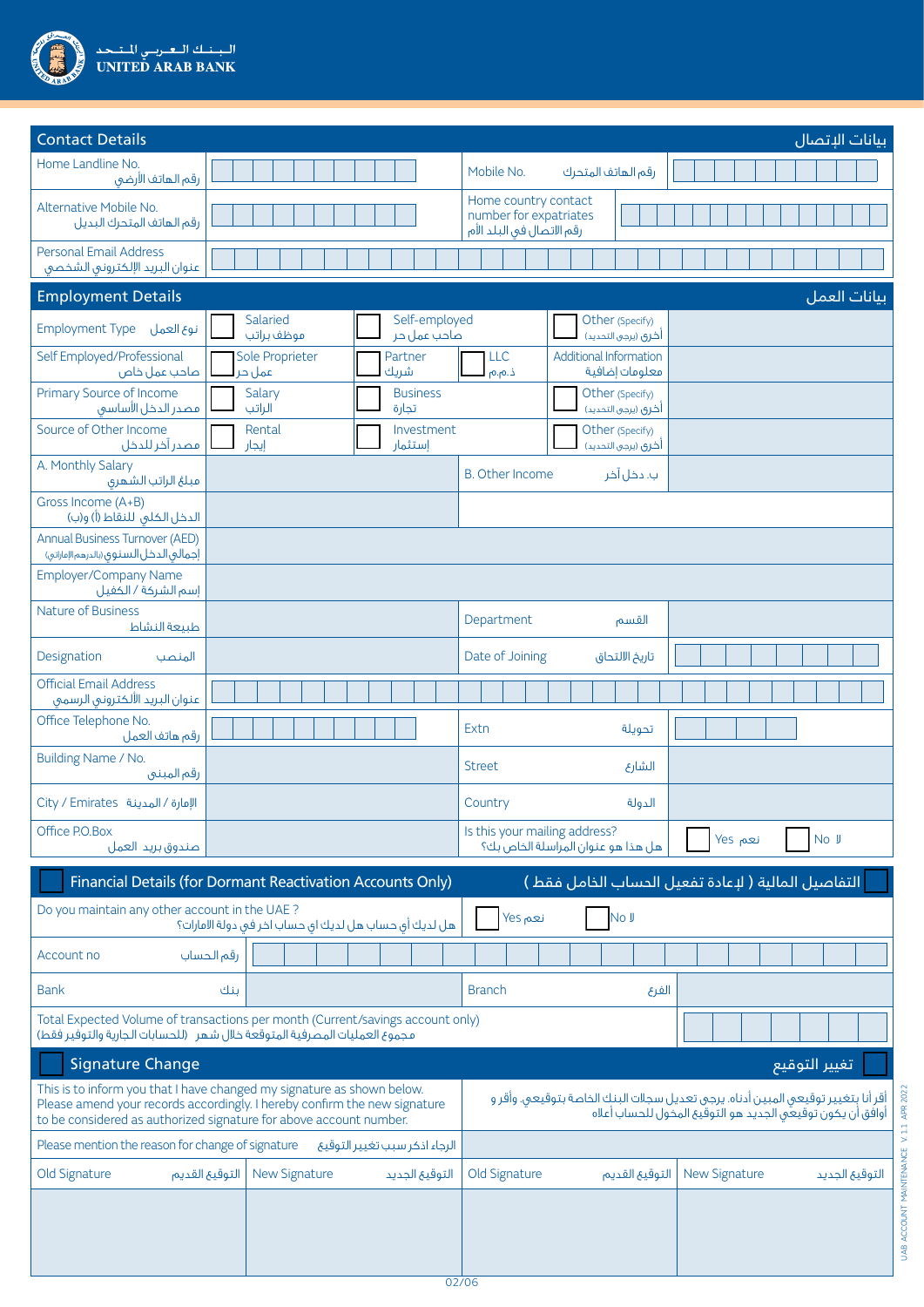

|                                                                                                                                                                                                                                                                                                                                                   | Account Closure (Applicable for Current & Savings account only)                                                                                                              |                                         | إغلاق الحساب ( للحسابات الجارية و التوفير فقط)                                       |  |  |
|---------------------------------------------------------------------------------------------------------------------------------------------------------------------------------------------------------------------------------------------------------------------------------------------------------------------------------------------------|------------------------------------------------------------------------------------------------------------------------------------------------------------------------------|-----------------------------------------|--------------------------------------------------------------------------------------|--|--|
| Please close the above account and pay the outstanding balance therein after deducting any dues and charges including but not limited to an amount<br>charged inrespect of any applicable VAT<br>الرجاء إغلاق الحساب أعلاه بعد تسديد أى دفعات مستحقة وخصم أى مصاريف بما فى ذلك على سبيل المثال لا الحصر أى مبلغ مستحق لصالح ضريبة القيمة المضافة. |                                                                                                                                                                              |                                         |                                                                                      |  |  |
| Reason for Closure<br>الرجاء اذكر سبب إغلاق الحساب                                                                                                                                                                                                                                                                                                | Change in Employer<br>تغيير العمل                                                                                                                                            | Account not in use<br>الحساب غير مستخدم | Relocation to Home/other Country<br>العودة إلى البلد الأصل /بلد آخر                  |  |  |
| Dissatisfied with the services<br>غير راض عن الخدمات                                                                                                                                                                                                                                                                                              | Deposit/facility linked to<br><b>Accounts Consolidation</b><br>with other banks<br>account is matured<br>دمج کل حساباتی فی بنك آخر<br>انتهاء الوديعة/التسهيل المرتبط بالحساب |                                         | Features/benefits promised<br>were different<br>المميزات/الفوائد الموعودةكانت مختلفة |  |  |
| Others(please specify)<br>آخری ( یرجی التحدید)                                                                                                                                                                                                                                                                                                    |                                                                                                                                                                              |                                         |                                                                                      |  |  |
| <b>Applicable Charges</b><br>الرسوم المطبقة                                                                                                                                                                                                                                                                                                       |                                                                                                                                                                              |                                         |                                                                                      |  |  |
| <b>Closing Charges</b><br>رسوم الإغلاق                                                                                                                                                                                                                                                                                                            |                                                                                                                                                                              |                                         |                                                                                      |  |  |
| رقم بطاقة الخصم المباشر Debit Card no                                                                                                                                                                                                                                                                                                             |                                                                                                                                                                              |                                         |                                                                                      |  |  |
| Cheque Book No<br>رقم دفتر الشيكات                                                                                                                                                                                                                                                                                                                |                                                                                                                                                                              |                                         |                                                                                      |  |  |
| From<br>من                                                                                                                                                                                                                                                                                                                                        |                                                                                                                                                                              | To<br>إلىي                              |                                                                                      |  |  |
|                                                                                                                                                                                                                                                                                                                                                   |                                                                                                                                                                              |                                         |                                                                                      |  |  |

I authorize the Bank to debit my account for applicable fee and charges as mentioned above. Fee & charges (Optional/Free) are applicable in accordance with retail Banking Schedule of Charges, which is available on UAB website (www.uab.ae).

أفوض البنك العربي المتحد بخصم كل المصاريف الخاصة بالقرض من حسابي كما هو مبين أعاله تطبق الرسوم و المصاريف إن وجدت ) اختيارية / مجانية ( وفقًا لجدول رسوم الخدمات المصرفية، والتي يمكن الاطلاع عليها من خلال موقع الانترنت للبنك العربي المتّحد (www.uab.ae)

## إقرار العميل Declaration Customer

- I/we hereby certify that the information provided above is true and accurate.
- I/We confirm that under no circumstances shall the bank, its employees or its contractors be liable for any direct, indirect, special, incidental, punitive or consequential damages that may result in any way from their reliance on the information I/we provided.
- I/we agree that the requested services will be governed by the general terms & conditions updated on United Arab Bank official website.
- All the requests will be processed as per the Bank`s prevailing policies and procedures and will be at the sole and absolute discretion of the Bank.
- By using this form, I confirm that I have not made any alterations to the original United Arab Bank application form.
- I understand that the information supplied by me is covered by the full provisions of the terms and conditions governing the Account Holder's relationship with UAB setting out how UAB may use and share the information supplied by me.
- I acknowledge that the information contained in this form and information regarding the Account Holder and any Reportable Account(s) may be provided to the tax authorities of the country in which this account(s) is/ are maintained and exchanged with tax authorities of another country or countries in which the Account Holder may be tax resident pursuant to intergovernmental agreements to exchange financial account information.
- I certify that I am the Account Holder (or I am authorized to sign on behalf of the Account Holder) in respect of all the account(s) to which this form relates.
- I certify that where I have provided information regarding any other person (such as a Controlling Person or other Reportable Person to which this form relates) that I will, within 30 (thirty) days of signing this form, notify those persons that I have provided such information to UAB and that such information may be provided to the tax authorities of the country in which the account(s) is/are maintained and exchanged with tax authorities of another country or countries in which the person may be tax resident pursuant to intergovernmental agreements to exchange financial account information.
- I declare that all statements made in this declaration are, to the best of my knowledge and belief, correct and complete.
- I undertake to advise UAB within 30 (thirty) days of any change in circumstances which affects the tax residency status of the individual identified in Part (1) of this form or causes the information contained herein to become incorrect, and to provide UAB with a suitably updated self-certification and Declaration within 90 (ninety) days of such change in circumstances.

- أنا /نحن نشهد بأن المعلومات المقدمة من قبلي / فبلنا هي معلومات صحيحة و دقيقة
- أنا/نحـن نؤكـد بأنـه تحـت أيـة ظـروف أن البنك، أو موظفيـه أو المتعاقدين معه غير مسـؤولين بطريقة مباشـرة / غير مباشـرة /خاصة /عرضية/ أو تبعية قد تنجم عن اعتمادهـم علـى المعلومـات التـي تم تقديمها مـن قبلي /قبلنا.
- أوافـق / نوافـق علـى أن الخدمات المطلوبة سـتخضع للشـروط واألحـكام العامة المحدثة علـى الموقع الرسـمي للبنـك العربي المتحد.
- ً سـتتم معالجة جميع الطلبات وفق ً ا لسياسـات وإجراءات البنك السـائدة وسـتكون وفقا لتقديـر البنـك المطلـق والمطلق. باسـتخدام هذا النموذج ،
	- أؤكـد أننـي لـم أجـري أي تعديـات على نموذج طلب البنك العربـي المتحد األصلي.
- إننـي أدرك أن المعلومـات التـي قدمتهـا مشـمولة بالنصوص التامة لألحكام والشـروط التـي تحكـم عالقـة صاحـب الحسـاب مع البنـك العربي المتحد وتنص علـى الكيفية التي يجـوز بهـا للبنـك العربي المتحد أن يسـتخدم ويتقاسـم المعلومـات التي قدمتها.
- كمـا أننـي أقـر أن المعلومـات الـواردة في هذا النموذج والمعلومـات ذات الصلة بصاحب الحساب وأي حساب مُبلغ عنه (حسابات مُبلغ عنها) يجوز تقديمها لمصلحة الضرائب فـي البـلـد (الّبـلـدان) الـذي يُحتفظ فيه بالحساب ويجوز تبادلها مـع مصلحة الضرائب فـي أي بلـد أو بلـدان أخـرى قـد يكون فيها صاحب الحسـاب مقيمًا خاضعـً ً للضريبة عمال باالتفاقيـات المبرمـة فيمـا بيـن الحكومات لتبادل معلومات الحسـابات المالية.
	- ً وإننـي أشـهد بأننـي صاحـب الحسـاب )أو بأنني مفوض بالتوقيـع نيابة عن صاحب الحساب) فيما يتعلّـق بكافة الحسابات التي يتعلـق بها هذا النموذج.
- كما أشـهد بأنني حين قدمت معلومات تتعلق بأي شـخص آخر )مثل الشـخص المسؤول أو الشـخص المُبلـغ عنـه الـذي يتعلـق به هذا النمـوذج) فإنني – في غضون ثلاثيـن (٣٠) يومـاً مـن توقيـع هـذا النمـوذج – أخطر هذين الشخصين بأنني قد قدمت تلـك المعلومـات للبنـك العربـي المتحـد وأن تلك المعلومات يجـوز تقديمها لمصالح الضرائب فـي البـلـد الذي يُحتفظ فيه بالحسـاب (الحسـابات) ويجـوز تبادلها مع مصالح الضرائـب فـي بلـد أو بلـدان أخـرى قد يكون فيها ذلك الشـخص مقيمـً خاضعًا للضريبة عمـ ًا باالتفاقيـات المبرمـة فيمـا بيـن الحكومات لتبادل معلومات الحسـابات المالية.
	- كمـا أقـر أن جميـع البيانـات الـواردة فـي هذا اإلقرار هي على حـد علمي بيانات صحيحة وكاملة.
- وإننـي أتعهـد بإبـاغ البنـك فـي غضـون ثالثين )30( يومًا من حـدوث أي تغيير في الظروف لتـي تؤثـر علـى وضـع ضريبـة إقامـة الفرد المُعرفة فـي الجزء (١) من هذا النموذج أو يتسـبب فـي أن تصبـح المعلومـات الـواردة فـي هذا النموذج غير صحيحـة وبتزويد البنك العربـي المتحـد بإقـرار ذاتـي مُحدّثّ على نحو مناسـب وإعلان وذلك في غضون تسـعين )90( يومـً مـن حـدوث ذلـك التغييـر فـي الظـروف.

**B**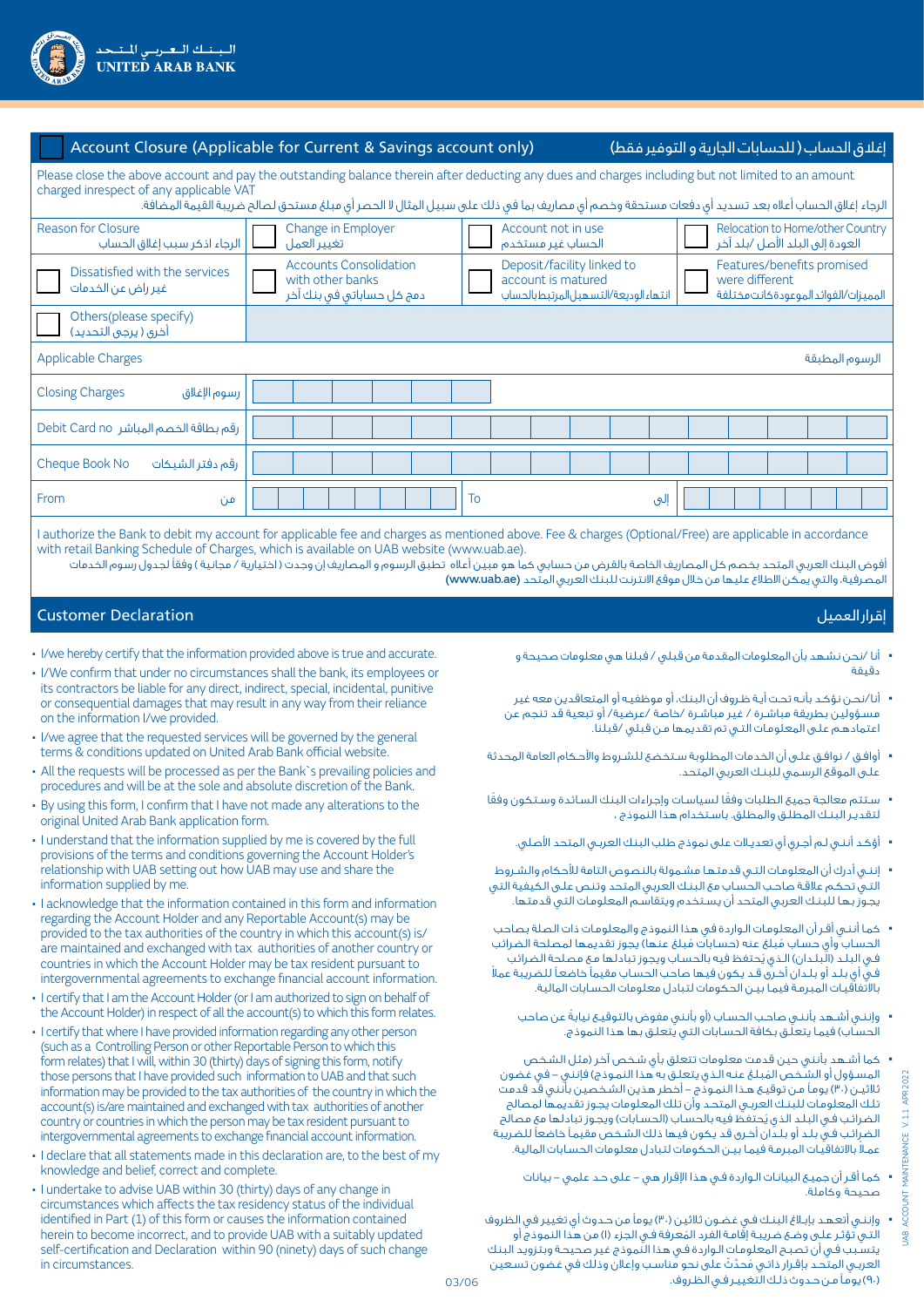| <b>FATCA Individual Self-Certification Form</b>                                                                                                                                                                                                                                                                                         | نموذج الإقرار الشخصص للأفراد بخصوص قانون الامتثال لحساب الضراب الأجنبية "فاتكا "                    |  |  |
|-----------------------------------------------------------------------------------------------------------------------------------------------------------------------------------------------------------------------------------------------------------------------------------------------------------------------------------------|-----------------------------------------------------------------------------------------------------|--|--|
| Completion of this form is mandatory in accordance with UAE Central Bank requirements and its notices 2013/321 dated 19 November 2013 and<br>2014/150 dated 26 May 2014.<br>يلزم تعبئة هذا النموذج وفق متطلبات بن الإمارات العربية المتحدة المركز ى وإخطاراته رقم ٢٠١٣/٣٢١٦ المؤرخة ١٩ نوفمبر ١٣٠٣، ورقم ٢٠١٤/١٠٢٠ المؤرخة ٢٦ مايو ٢٠١٤ |                                                                                                     |  |  |
|                                                                                                                                                                                                                                                                                                                                         |                                                                                                     |  |  |
| Do you hold any other nationality than the one declared?<br>هل تحمل أي جنسية أخرق بخلاف تلك المعلن عنها؟                                                                                                                                                                                                                                | نعم Yes<br>No J                                                                                     |  |  |
| Please mention the other nationality(ies)<br>يرجى ذكر الجنسية/ الجنسيات الأخرى                                                                                                                                                                                                                                                          |                                                                                                     |  |  |
| Please tick below as appropriate:                                                                                                                                                                                                                                                                                                       | يرجى التأشير فى الخانات التالية حيثما ينطبق                                                         |  |  |
| am not a U.S. Person and confirm as follows:                                                                                                                                                                                                                                                                                            | أنا لست مواطن أمريكي و أؤكد ما يلي                                                                  |  |  |
| I was not born in the U.S.<br>a.                                                                                                                                                                                                                                                                                                        | آ . إنى لم أولد فى الولايات المتحدة الأمريكية                                                       |  |  |
| I do not have a U.S. Passport<br>b.                                                                                                                                                                                                                                                                                                     | ب . لا أحمل جواز سفر أمريكي                                                                         |  |  |
| I do not hold a U.S. green card<br>C.                                                                                                                                                                                                                                                                                                   | ج . لا أحمل بطاقة خضراء أمريكية                                                                     |  |  |
| I do not have an address in the U.S.<br>$d_{\cdot}$                                                                                                                                                                                                                                                                                     | د. ليس لى عنوان فى الولايات المتحدة الأمريكية                                                       |  |  |
| I have not provided a "care of" or a U.S. P.O. Box as my address<br>e.                                                                                                                                                                                                                                                                  | ه . لم أقدم عنوان (لعناية) أو صندوق بريد أمريكي على أنه عنواني                                      |  |  |
| f.<br>I have not instructed the bank to hold my mail                                                                                                                                                                                                                                                                                    | و . لم تصدر عنى تعليمات للبنك للاحتفاظ ببريدق                                                       |  |  |
| I do not have a U.S. phone number<br>g.                                                                                                                                                                                                                                                                                                 | ز . لا أملك رقم هاتف أمريكي                                                                         |  |  |
| I do not have standing payment instructions to transfer money to or<br>h.<br>from the U.S.                                                                                                                                                                                                                                              | ح . ليس لدى أى تعليمات سداد فى الوقت الحالى لتحويل أموالى إلى الولايات<br>المتحدة الأمريكية أو منها |  |  |
|                                                                                                                                                                                                                                                                                                                                         |                                                                                                     |  |  |

If you have NOT confirmed ALL of the above statements, you must please also complete "W9 form or the W8-Ben form" as applicable. إذا لم تؤكد جميع البيانات السابقة، يتحتم عليك تعبئة نموذج 9W أو نموذج 8W-Ben حسب ما ينطبق .

| <b>CRS Individual Self-Certification Form</b>                                                                                                                                                                                                                                                                                                                                                                                                                                                                                                                                                                                                                                                                                                                                                                                                                 |                                                                                                                                                                                                                           |                                                                                                                                                                                                                                                                                                                                                                                                                                                                                                                                                                                                                                                                                                                                                                                                                                                                                                                                                                    |                     | نموذج الإقرار الشخصص للأفراد بخصوص معيار الإبلاغ الموحد                                                            |  |
|---------------------------------------------------------------------------------------------------------------------------------------------------------------------------------------------------------------------------------------------------------------------------------------------------------------------------------------------------------------------------------------------------------------------------------------------------------------------------------------------------------------------------------------------------------------------------------------------------------------------------------------------------------------------------------------------------------------------------------------------------------------------------------------------------------------------------------------------------------------|---------------------------------------------------------------------------------------------------------------------------------------------------------------------------------------------------------------------------|--------------------------------------------------------------------------------------------------------------------------------------------------------------------------------------------------------------------------------------------------------------------------------------------------------------------------------------------------------------------------------------------------------------------------------------------------------------------------------------------------------------------------------------------------------------------------------------------------------------------------------------------------------------------------------------------------------------------------------------------------------------------------------------------------------------------------------------------------------------------------------------------------------------------------------------------------------------------|---------------------|--------------------------------------------------------------------------------------------------------------------|--|
| Please complete the following table indicating:<br>1) where the Account Holder is a tax resident;<br>2) the Account Holder's TIN for each country indicated<br>If the Account Holder is a tax resident in more than three countries<br>please use a separate sheet. If a TIN is unavailable please provide the<br>appropriate reason A, B OR C as follows:<br>REASON A The country where the Account Holder is liable to pay tax does<br>not issue TINs to its residents<br>REASON B The Account Holder is otherwise unable to obtain a TIN or<br>equivalent number (Please explain why you are unable to obtain a TIN in the<br>below table if you have selected this reason)<br>REASON C No TIN is required.<br>(Note. Only select this reason if the authorities of the country of tax<br>residence entered below do not require the TIN to be disclosed). |                                                                                                                                                                                                                           | يرجى تعبئة الجدول التالى لتوضيح ما يلى:<br>١) ما إذا كان صاحب الحساب مقيمًا ضريبيًا<br>٢) توضيح رقم التعريف الضريبى لصاحب الحساب فى كل بلد<br>إذا كان صاحب الحاسب مقيمًا ضريبيًا في أكثر من ثلاث دول، يرجى استخدام<br>ورقة منفصلة في جال عدم توافر رقم التعريف الضريبي، يرجى اختيار السبب<br>الَّمناسب من بينِّ الأسباب ("أ " و "بّ " و "م ") التألُّية.<br>السـبب (أ): لأن البلـد الـذى يكـون صاحـب الحسـاب فيـه ملـزم بدفـع ضرائـب لا يصـدر أرقـام<br>تعريفيـة ضريبيـة للمقيميّن فيها،<br>السبب (ب) لأن صاحب الحساب غير قادر لأى سبب آخر على الحصول على الرقم التعريفى<br>الضريبـي أو رقـم يعادلـه (يرجـي بيـان سـببَ عـدم قدرتـه علـي الحصـول علـي الرقـم<br>التعريفـــق الضريبـــى فـــى الجــدول التالــى فــى حــال التأشــيـر علـــى هــذا الســبب)،<br>السـبب (م): ليـس مطلَّوباً الحصـول علَّى رقَّم التعريـف الضريبـي<br>ملاحظة: لا تختر هذا السبب إذا كانت السلطات في بلـد الإقامة الضريبيـة الموضحـة أدنـاه<br>لا تطلب الكشف عن الرقم التعريفى الضريبى |                     |                                                                                                                    |  |
|                                                                                                                                                                                                                                                                                                                                                                                                                                                                                                                                                                                                                                                                                                                                                                                                                                                               | Country of tax residence<br>بلد الإقامة الضريبية                                                                                                                                                                          | <b>TIN</b>                                                                                                                                                                                                                                                                                                                                                                                                                                                                                                                                                                                                                                                                                                                                                                                                                                                                                                                                                         | رقم التعريف الضريبى | If no TIN available enter reason A/B/C<br>فی حال عدم توافر رقم تعریف ضریبی پرجی کتابة<br>السَّبب "أ" أو "ب" أو "ج" |  |
| 1                                                                                                                                                                                                                                                                                                                                                                                                                                                                                                                                                                                                                                                                                                                                                                                                                                                             |                                                                                                                                                                                                                           |                                                                                                                                                                                                                                                                                                                                                                                                                                                                                                                                                                                                                                                                                                                                                                                                                                                                                                                                                                    |                     |                                                                                                                    |  |
| $\overline{2}$                                                                                                                                                                                                                                                                                                                                                                                                                                                                                                                                                                                                                                                                                                                                                                                                                                                |                                                                                                                                                                                                                           |                                                                                                                                                                                                                                                                                                                                                                                                                                                                                                                                                                                                                                                                                                                                                                                                                                                                                                                                                                    |                     |                                                                                                                    |  |
| 3                                                                                                                                                                                                                                                                                                                                                                                                                                                                                                                                                                                                                                                                                                                                                                                                                                                             |                                                                                                                                                                                                                           |                                                                                                                                                                                                                                                                                                                                                                                                                                                                                                                                                                                                                                                                                                                                                                                                                                                                                                                                                                    |                     |                                                                                                                    |  |
|                                                                                                                                                                                                                                                                                                                                                                                                                                                                                                                                                                                                                                                                                                                                                                                                                                                               | Please explain in the following boxes why you are unable to obtain a TIN if you selected REASON B above.<br>يرجى توضيح سبب عدم قدرتك على الحصول على رقم التعريف الضريبى فى المربعات التالية فى حال اختيار السبب (ب) آنفا. |                                                                                                                                                                                                                                                                                                                                                                                                                                                                                                                                                                                                                                                                                                                                                                                                                                                                                                                                                                    |                     |                                                                                                                    |  |
| $\mathbf{1}$                                                                                                                                                                                                                                                                                                                                                                                                                                                                                                                                                                                                                                                                                                                                                                                                                                                  |                                                                                                                                                                                                                           |                                                                                                                                                                                                                                                                                                                                                                                                                                                                                                                                                                                                                                                                                                                                                                                                                                                                                                                                                                    |                     |                                                                                                                    |  |
| $\overline{2}$                                                                                                                                                                                                                                                                                                                                                                                                                                                                                                                                                                                                                                                                                                                                                                                                                                                |                                                                                                                                                                                                                           |                                                                                                                                                                                                                                                                                                                                                                                                                                                                                                                                                                                                                                                                                                                                                                                                                                                                                                                                                                    |                     |                                                                                                                    |  |
| 3                                                                                                                                                                                                                                                                                                                                                                                                                                                                                                                                                                                                                                                                                                                                                                                                                                                             |                                                                                                                                                                                                                           |                                                                                                                                                                                                                                                                                                                                                                                                                                                                                                                                                                                                                                                                                                                                                                                                                                                                                                                                                                    |                     |                                                                                                                    |  |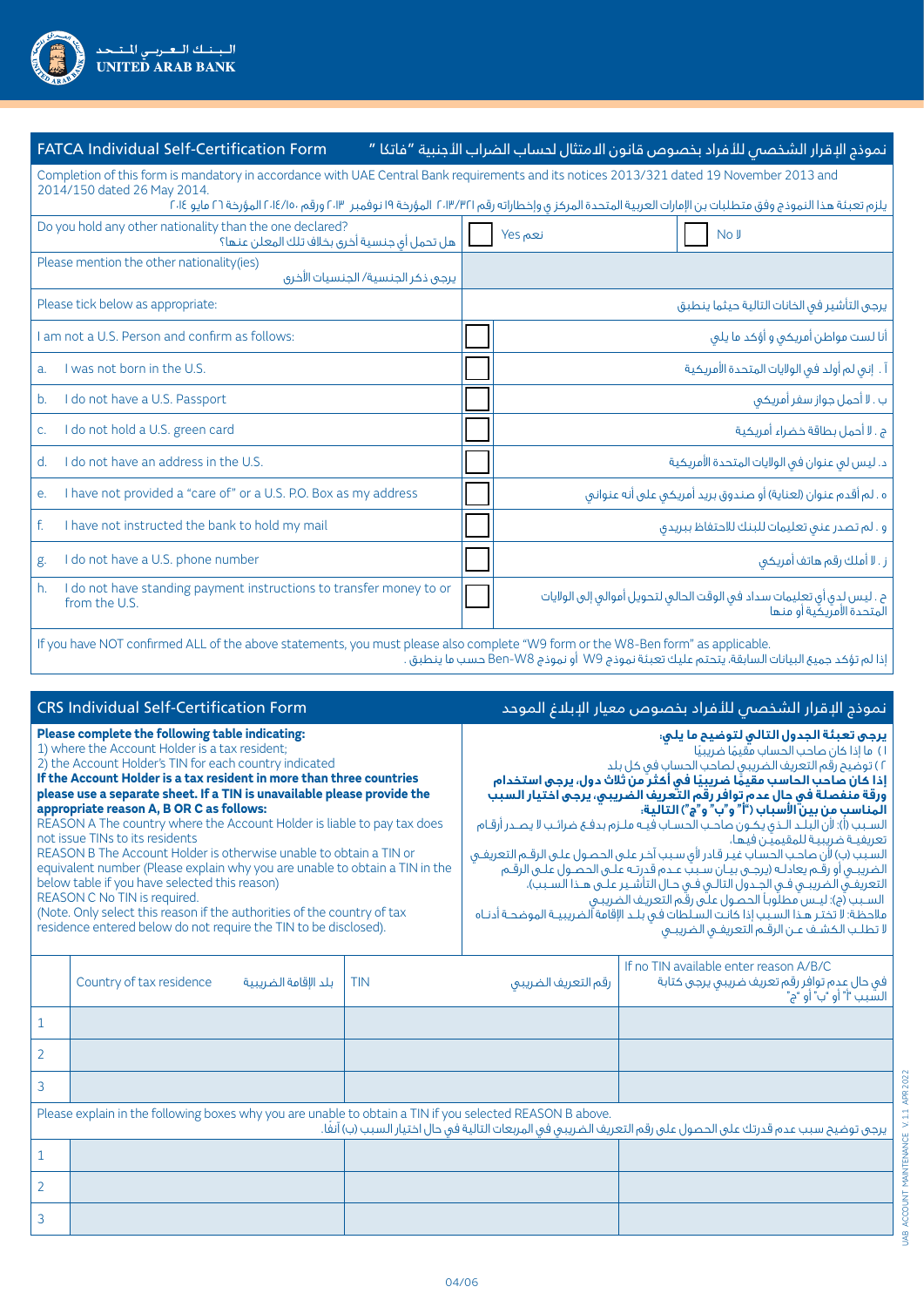

# اإلقرار و التوقيع Signature and Declaration

## **FATCA Individual Self-Certification**

I confirm that the information provided above is true, accurate and complete.

Subject to applicable laws, I authorize the Bank or any of its branches, affiliates or third party designated by it to share my information with domestic and over seas tax authorities, where required, or with any third party nominated by the Bank at its reasonable discretion, to establish my tax liability in any jurisdiction.

Where required by domestic or overseas regulators or tax authorities, I agree that the Bank may withhold from my account(s) any amounts as may be required according to applicable laws, regulations and directives or take any other action/measure as required from such regulators.

I have carefully read the UAB General Terms & Conditions and additional T&Cs relating to Regulatory Information which is disclosed on the bank's website.

I understand to advise the bank within 20 days of any change in circumstances which affect the tax residency status of the account.

## **CRS Individual Self-Certification**

I understand that the information supplied by me is covered by the full provisions of the terms and conditions governing the Account Holder's relationship with UAB setting out how UAB may use and share the information supplied by me.

I acknowledge that the information contained in this form and information regarding the Account Holder and any Reportable Account(s) may be provided to the tax authorities of the country in which this account(s) is/ are maintained and exchanged with tax authorities of another country or countries in which the Account Holder may be tax resident pursuant to intergovernmental agreements to exchange financial account information. I certify that I am the Account Holder (or I am authorised to sign on behalf of the Account Holder) in respect of all the account(s) to which this form relates.

I certify that where I have provided information regarding any other person (such as a Controlling Person or other Reportable Person to which this form relates) that I will, within 30 (thirty) days of signing this form, notify those persons that I have provided such information to UAB and that such information may be provided to the tax authorities of the country in which the account(s) is/are maintained and exchanged with tax authorities of another country or countries in which the person may be tax resident pursuant to intergovernmental agreements to exchange financial account information.

I declare that all statements made in this declaration are, to the best of my knowledge and belief, correct and complete. I undertake to advise UAB within 30 (thirty) days of any chnage in circusmstances which affects the tax residency status if the indivisual identified in Part (1) of this form or causes the information contained herein to become incorrect, and to provide UAB with a suitably updated self-certification and Declaration within 90 (ninety) days of such change in circumstances.

#### الإقرار الشخصي الأفراد بخصوص قانون الامتثال لحساب الضرائب الأجنبية "فاتكا"

أقر بموجب هذا أن المعلومات المقدمة هي معلومات صحيحة وتامة.

بنـاء علـى القوانيـن المعمـول بهـا، أفـوض البنـك العربـي المتحـد أو أي مـن فروعـه أو الشـركات التابعـة لـه أو أي طـرف ثالـث يعينـه البنـك أن يشـارك بياناتـي مـع أي جهـة ضريبيـة محليـة أو أجنبيـة - إذا لـزم األمر - أو مــع أي طــرف ثالــث يعينــه البنــك وفــق تـقـديـــره المـعـقــول لتحديــد التزامــي الضريبــي فــي أي مـكان

أوافـق أنـه يجـوز للبنـك العربـي المتحـد - إذا طلبـت أي جهـات تنظيميـة أو سـلطات ضريبيـة أجـنـبـيــة – أن يسـتـقـطــع مــن حسـابــى أي مبـالــغ تـكــون مطلــوبــة وفــق القــوانـيـــن واللـوائـــح والتوجيهات الســارية وأن يتخــذ أي إجــراء أو تدابيــر تطلبهــا هــذه الجهــات.

قـرأت بعنايـة الشـروط و األحكام العامـة الخاصـة بالبنـك العربـي المتحـد و الشـروط و األحكام االضافية الخاصـة بالمعلومـات التنظيميـة المنشـورة علـى موقـع البنـك االلكتروني.

أتعهــد أن أخطــر البنــك العربــي المتحــد خــال 20 يــوم مــن حــدوث أي تغييــر فــي الظــروف إذا كان مــن شــأنه التأثيــر فــي حالــة اإلقامة بخصــوص الضرائــب الخاصــة بالحســاب.

#### اإلقرار الشخصي لألفراد بخصوص معيار اإلبالغ الموحد

أتفهـم أن المعلومـات التـي قدمتهـا تخضـع لجميـع األحـكام و الشـروط التـي تحكـم العالقـة بيـن صاحـب الحســاب والبنــك العربــي المتحــد والتــي تحــدد كيفيــة اســتخدام البنــك العربــي المتحــد ومشــاركته للمعلومـات التـي قدمتهـا.

أقـر بجـواز اإلبـالغ عـن المعلومـات المذكـورة فـي هـذا النمـوذج ومعلومـات صاحـب الحسـاب و أي حسـاب / حسـابات خاضعـة إلـى السـلطات الضريبيـة فـي البلـد / السـلطة التـي يتبـع لهـا الحساب (الحسابات) وتبادلهـا مـع الســلطات الضريبيــة لبلــد أو بلــدان أخـرى يكــون صاحـب الحســاب مقيمــا بهــا ألغــراض الضريبـة وفقـًا لالتفاقيـات الدوليـة المنظمـة لتبـادل معلومـات الحسـاب الماليـة. كمـا أقـر بأننـي صاحـب الحسـاب / الحسـابات )أو أنـي المفـوض بالتوقيـع نيابـة عـن صاحـب الحسـاب / الحسـابات) المتعلقـة بهـذا النمـوذج.

أشــهد أنــه إذا قدمـت معلومـات تخــص أى شـخص آخــر (مثــل أى شـخص مســيطر أو أى شـخص خاضـع للإبـلاغ بخصـوص هـذا النمـوذج( فسـوف أخطـر هـوَّلاء األشـخاص خـلال ،٣٠ يومـًا مـن توقيـع هـذا النمـوذج بأنـي قـد قدمـت هـذه المعلومـات إلـى البنـك العربـي المتحـد وأنـه يجـوز تقديـم هـذه المعلومـات إلـى الســلطات الضريبيــة فــي البلــد الــذي توجــد فيــه الحســابات وأنــه ســوف يتــم تبــادل هــذه المعلومــات مــع الســلطات الضريبيــة فــي أي ً بلــد أو بلــدان أخــرى يكــون هــذا الشــخص مقيــم ضريبــي فيهــا عمــال باالتفاقيــات الدوليــة بخصــوص تبــادل معلومــات الحســاب الماليــة.

أقــر بــأن جميــع الإفـادات المقدمــة فــي هــذا الإقــرار صحيحــة وكاملــة علــى حــد علمــى. أتعهــد بــأن أبلــغ البنــك العربــي المتحــد فــي غضــون 30 يومـًا بــأي تغييــر فــي الظــروف مــن شــأنه أن يؤثــر فــي حالــة اإلقامـة الضريبـة للشـخص الموضـح فـي الجـزء ) 1 (مـن هـذا النمـوذج أو التـي قـد تـؤدي إلـى عـدم صحـة المعلومــات المضمنــة فــي هــذا النمــوذج أو اكتمالهــا، واتعهـد بتزويــد البنــك العربــي المتحــد بإقـرار" شـخصي وتعهــد محدّثيــن فـي غضـون ٩٠ يومـًا مــن وقــوع هــذا التغييــر.